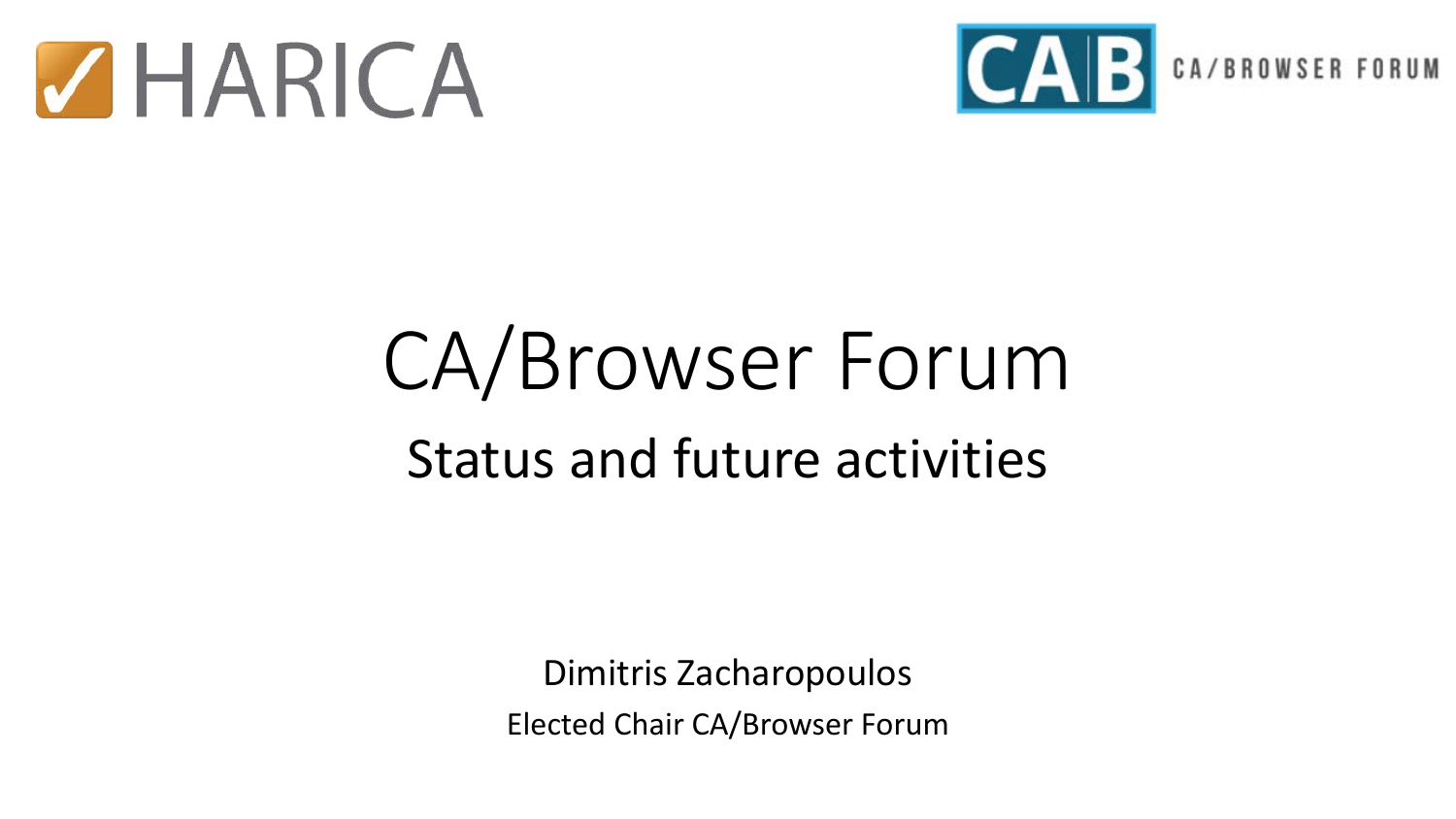# What is the CA/Browser Forum?

- It **IS NOT** a regulatory or supervisory body
- It is closer to a Global "Standards Organization"
- Competing Organizations get together to agree on mutual policies/practices for the provisioning/issuance/governance of Publicly-Trusted SSL/TLS Certificates
- Application Software Suppliers (i.e. "the Browsers") are the ones that effectively "supervise" the Trust Service Providers for SSL/TLS Trust Services via their "**Root Programs**"



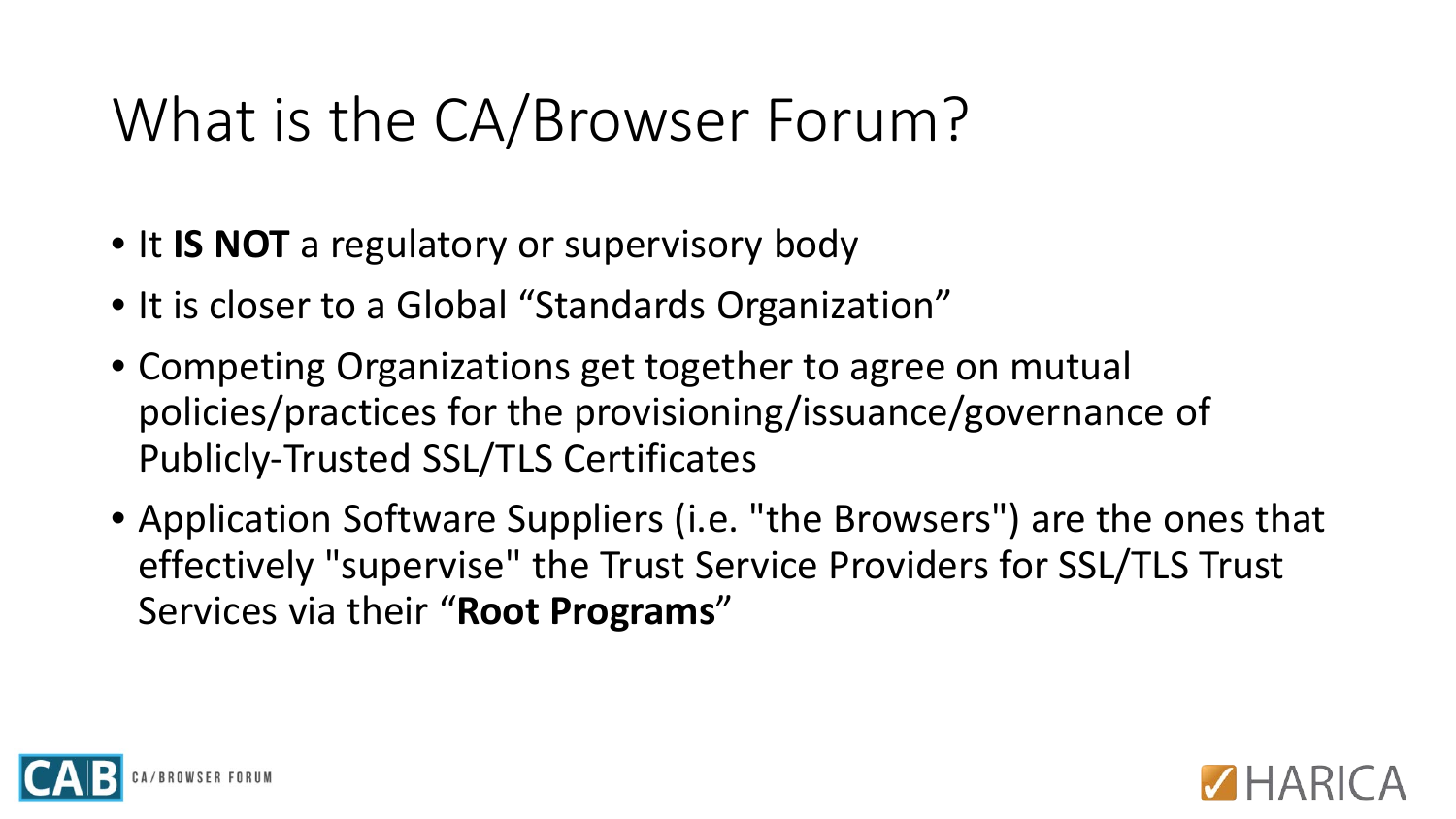#### New Governance

- CA/B Forum  $\rightarrow$  Server Certificate Working Group
	- Working Groups  $\rightarrow$  Subcommittees
	- $CAs \rightarrow$  Certificate Issuers
	- Browsers  $\rightarrow$  Certificate Consumers
- Each WG has some level of independence (via charter)
- Pending Creation of S/MIME and Code Signing Working Groups
- Document Signing? Which "Certificate Consumers" would be interested?
	- Adobe?
	- Others?



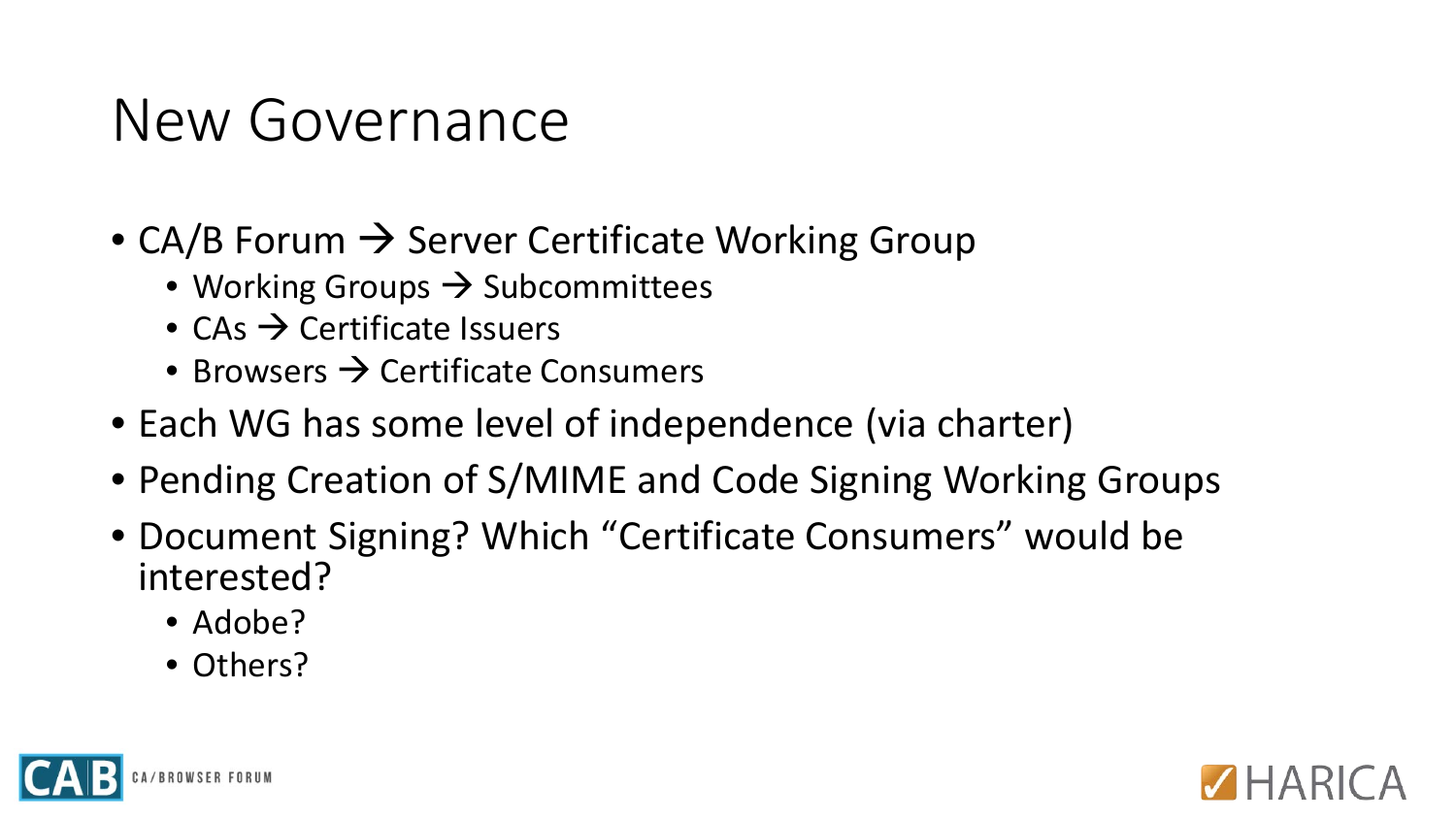# Audit Convergence (ETSI/WebTrust)

- Relying Parties should have a similar level of assurance for Trust Services offered by ETSI or WT audited TSPs
	- "Point in time audit", "period of time audit", "performance audit" and "point in time readiness assessment", "key ceremony report", "currently valid audit report", "full surveillance", "publicly-trusted certificate", and "fail to pass an audit"
- Both ETSI/WebTrust schemes have similar history
	- X9.79 group developed Annex B for PKI Practices and Policy Framework, evolved into WebTrust for CAs 1.0. IETF had the PKIX RFC 2527. The American Bar Association was involved with the PKI Assessment Guidelines (PAG). It espoused XML for CPs and CPSs for processing comparisons. Followed by ISO 21188. The ABA's PAG discussed "assessment" and led to **WebTrust for CAs 1.0**
	- In the EU, there was the Electronic Signatures Directive 1999/93/EC. This then brought about **ETSI TS 101 456** and **TS 102 042**
- The Forum agreed to start with a **common vocabulary** and understanding of the audit process of each standard



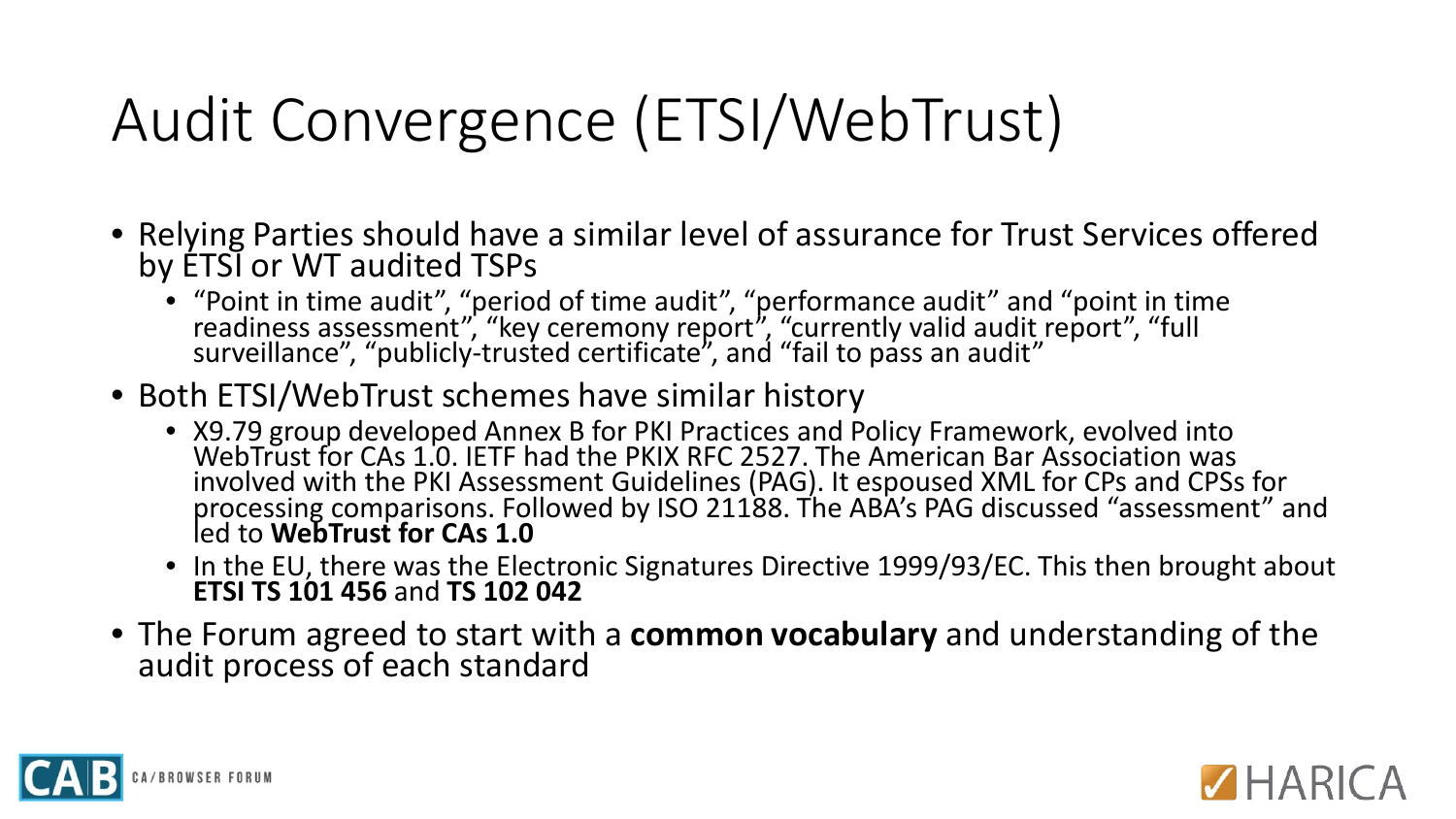## Effective Supervision

- EA  $\rightarrow$  National Accreditation Body  $\rightarrow$  Conformity Assessment Body
- Supervisory Body only for eIDAS  $\rightarrow$  EU TSL
- NAB is not necessarily the "Supervisory Body"
- Does it work effectively? Tested?
- Browsers that detect mis-issued certificates, not-compliant CP/CPS that are **not detected/reported by CABs**, will likely start sending official complaints to **CABs**, **Supervisory Bodies**, **NABs**, just to "test" the eIDAS/ETSI scheme's processes:
	- How will the industry react?
	- Is the program sufficiently "policed"?
	- Are Relying Parties sufficiently protected and place trust in Certificate "Products"?



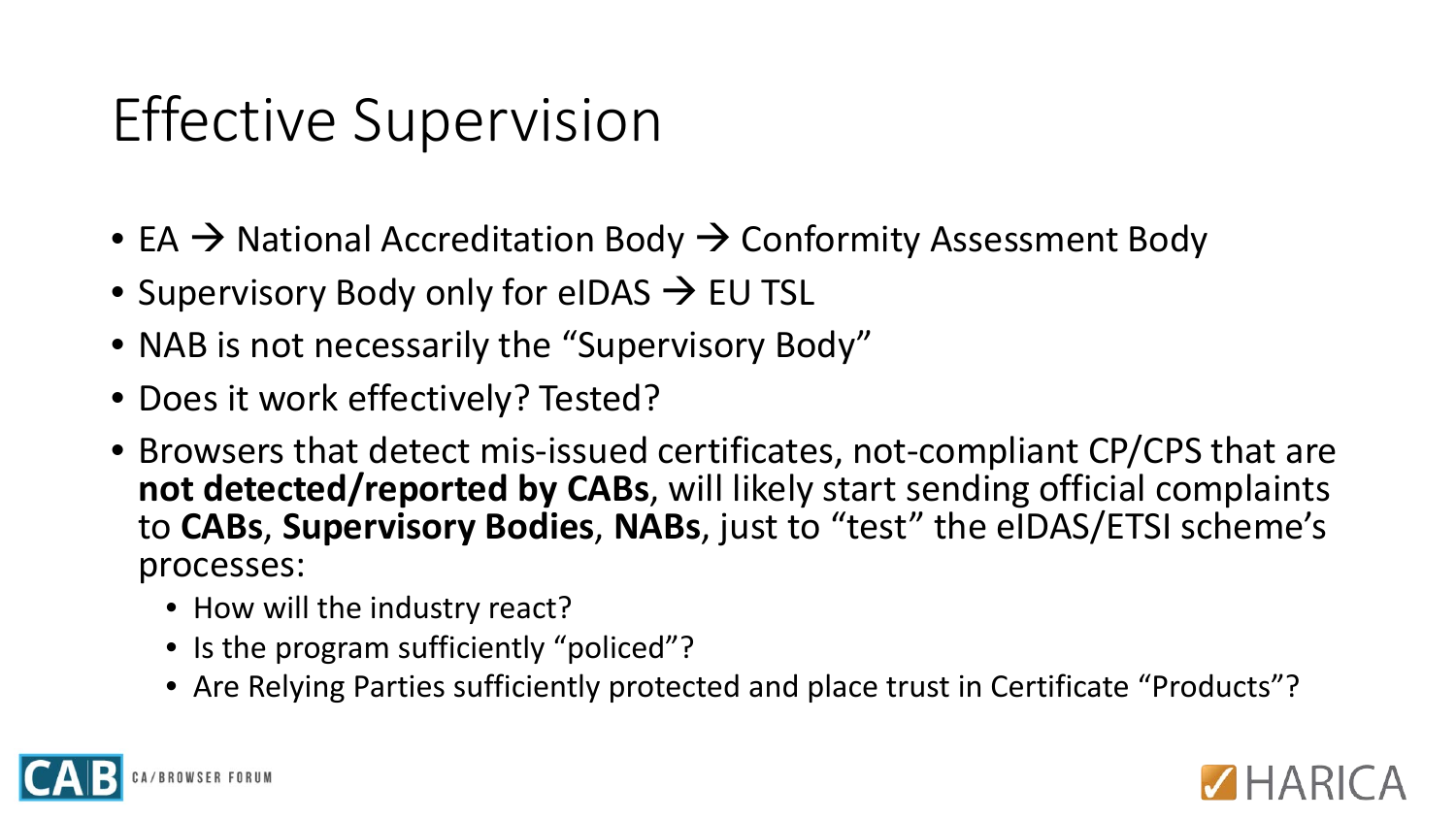### Supervision is never enough…

- Current picture for non SSL/TLS Certificates is… not looking good
	- Public CP/CPS documents not updated for years
	- Qualified Certificates with questionable Subject Information and extensions
	- Audit Reports with critical findings that are classified as "minor" Non- Conformities
	- Qualified Timestamps which are not… timestamps (RFC 3161)
	- Violations of RFC 5280
- Does more transparency improve the ecosystem security?
	- Certificate Transparency for SSL/TLS Certificates
	- Public reporting (anonymous or not)?
	- Are TSPs afraid of self-reporting mistakes? Non-compliances? Are eIDAS TSPs mature enough to use "transparency" as a security tool?